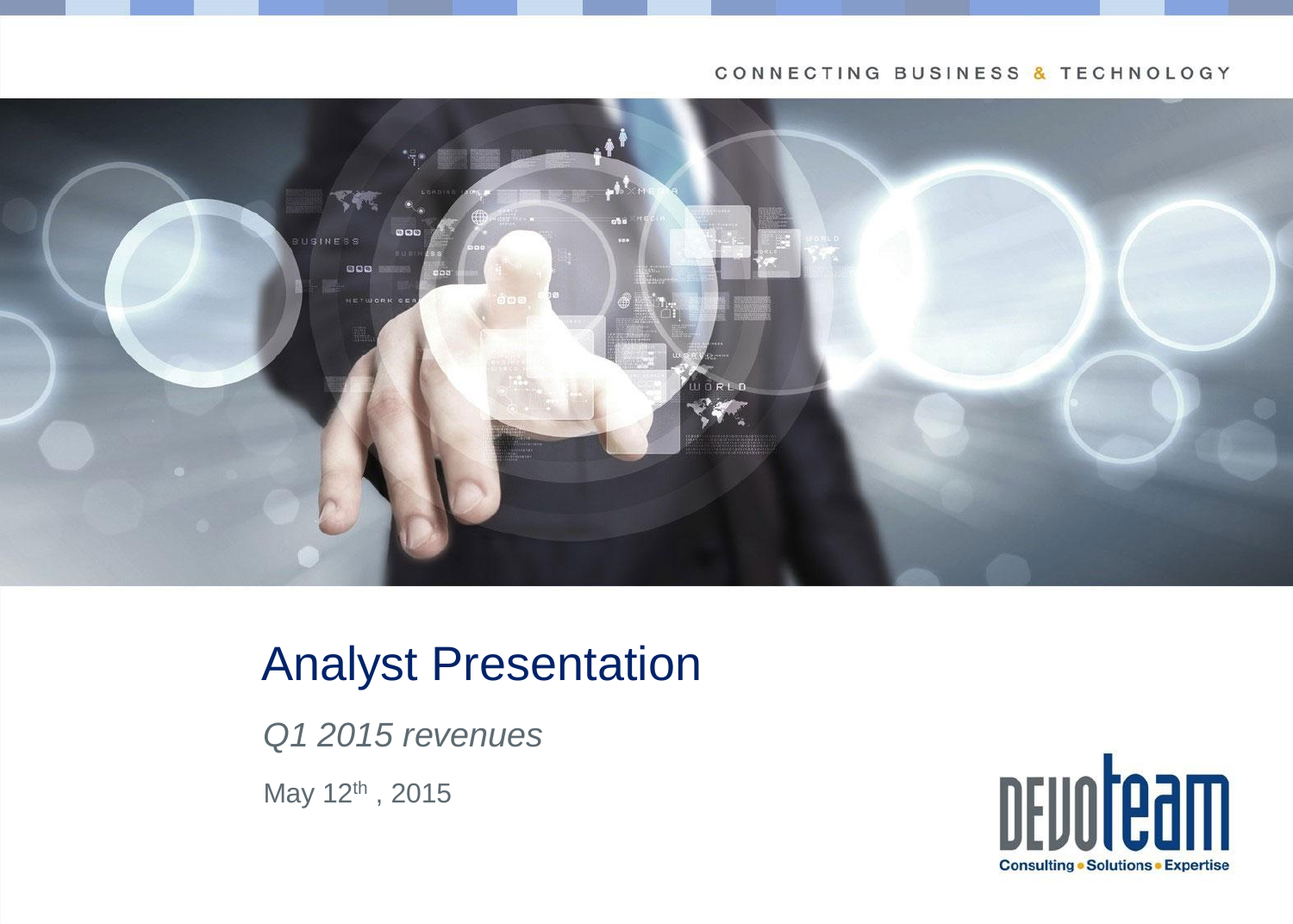# **Key figures Q1 2015**



1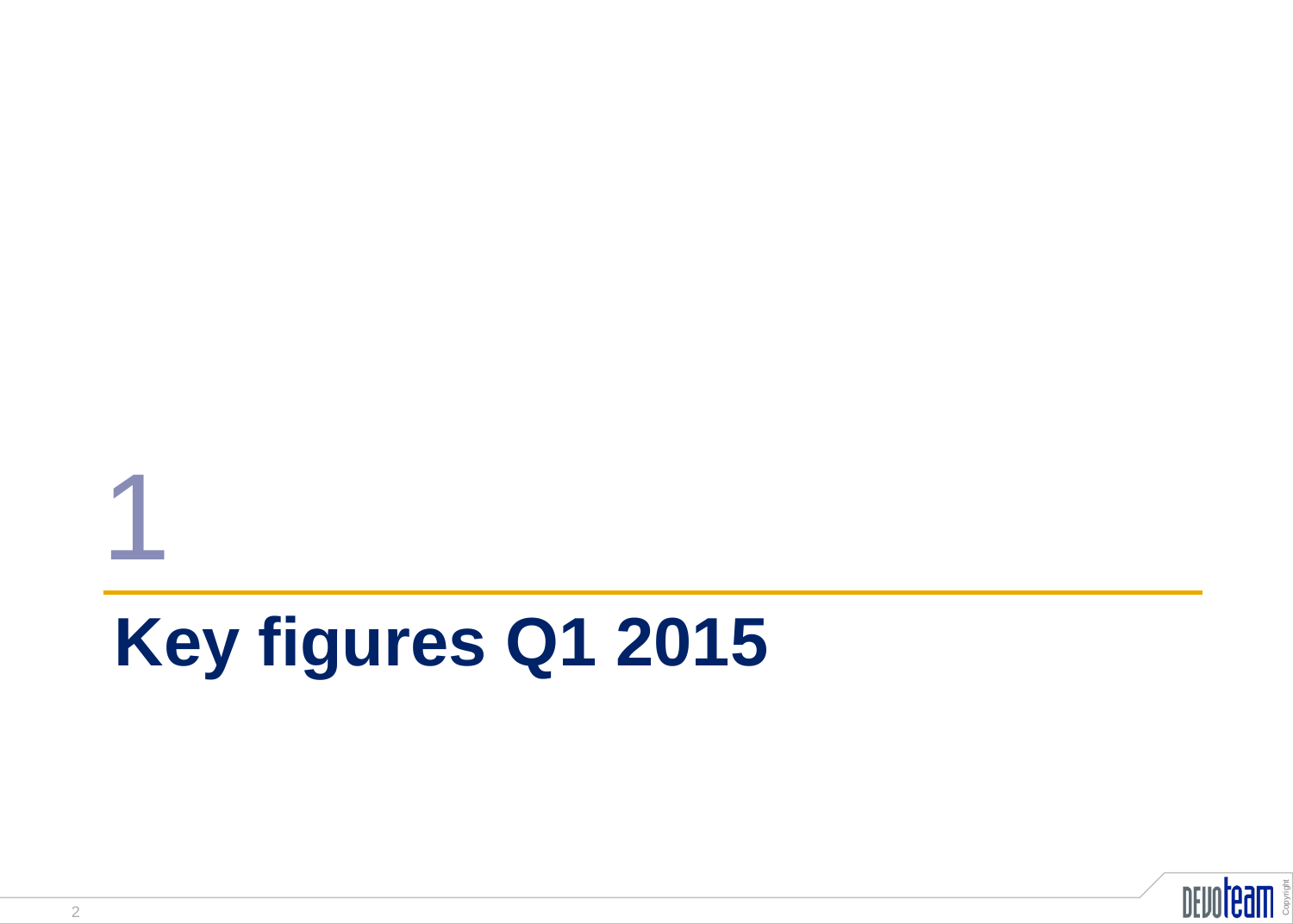# Revenues Q1 2015

**Stronger than expected start of the year**



| in M $\epsilon$      |     | Q1 2015   Q1 0214 |
|----------------------|-----|-------------------|
| <b>Acquisitions</b>  | 5,9 |                   |
| Axance               | 1,4 |                   |
| gPartner             | 4,5 |                   |
| <b>Divestments</b>   |     |                   |
| <b>DVT</b> auSystems |     |                   |
| <b>CRM</b>           |     | 0,3               |
| <b>DVT SE</b>        |     |                   |

#### **+ 8.2% l-f-l excl. DVO in Q1 2015**

- **France: +10.2% like-for-like\* exc. DVO in Q1 2015**
- Rest of the world: +7.0% like-for-like\* in Q1 2015
- KPI improvement on prices, utilization and number of own billable FTEs

#### **- 4,3% impact of DVO on l-f-l growth (4.3M€)**

**+1.3% Positive impact of FX Rate on total growth +0.7% Positive impact of M&A on total growth**

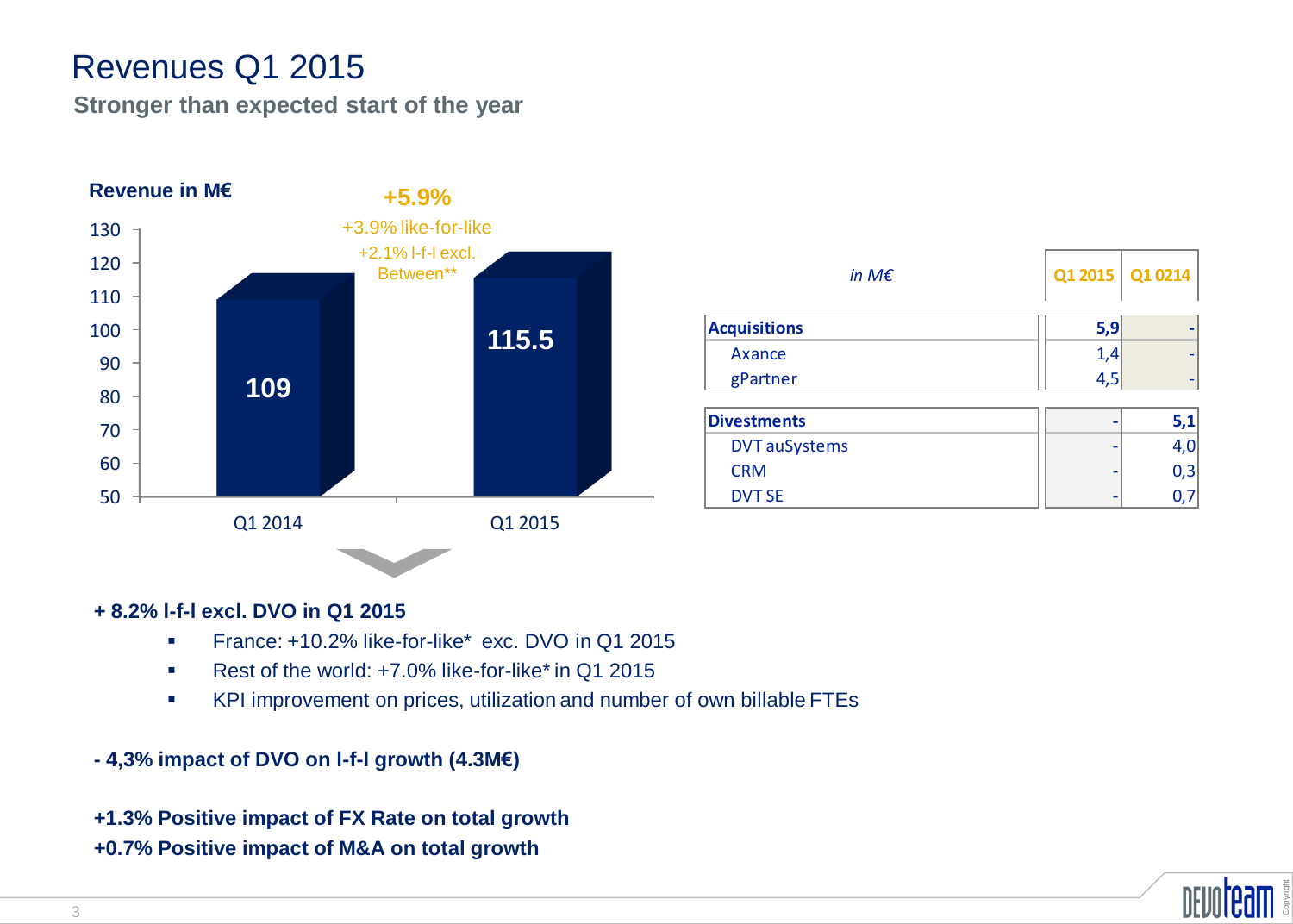# Main customers & split by segment Q1 2015

**Organic scope excluding Between**

#### **Top 3 15% of revenue**

- GdF Suez
- Vodafone
- SANOFI



#### **Next 7**

#### **21% of revenue**

- BNP-Paribas
- Major electricity provider
- SNCF
- CA / CL
- Société Générale
- Deutsche Telekom
- Daimler AG

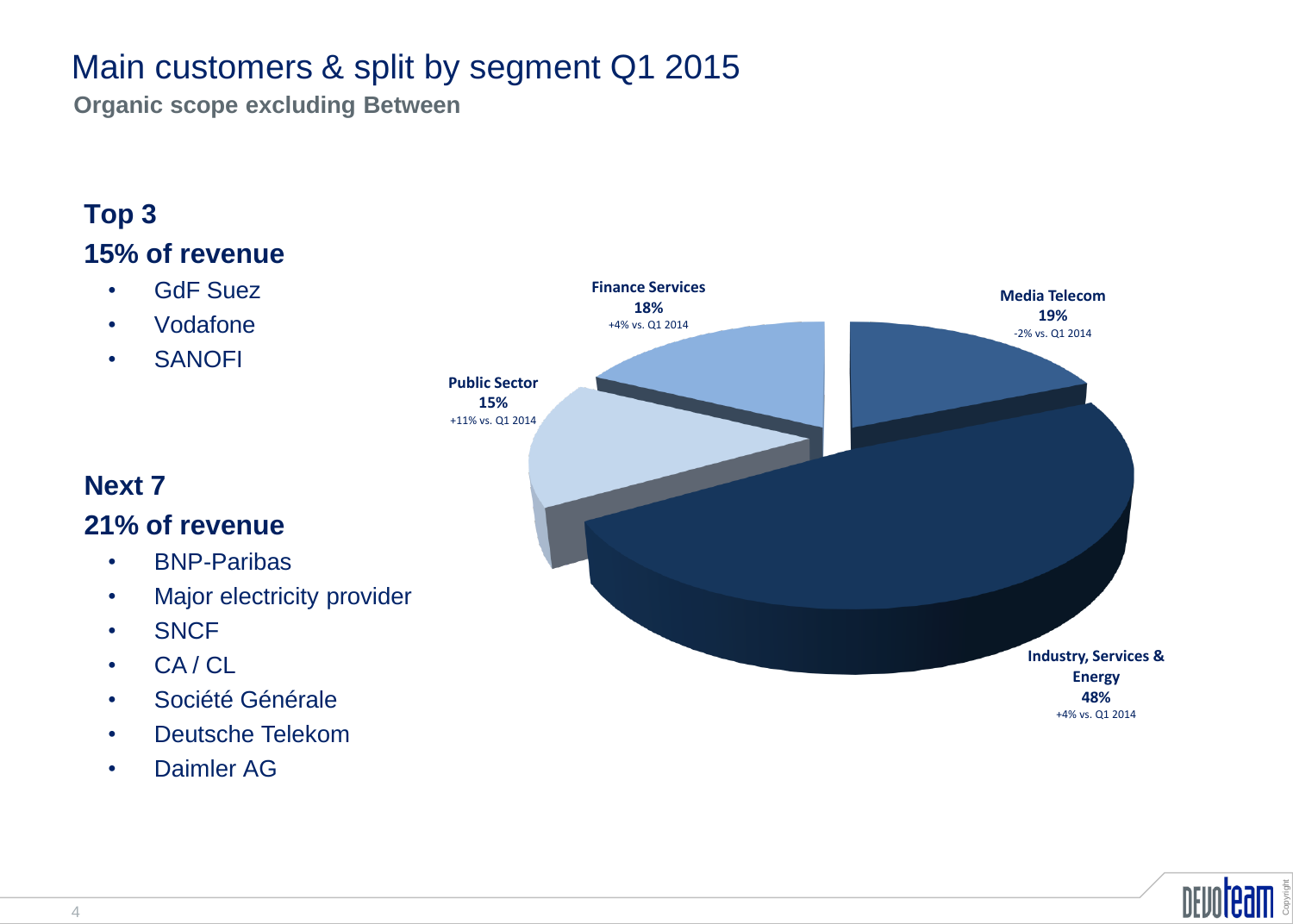# Headcount evolution & billable ratio\*



- **+59 employees in Q1 2015 excluding DVO, growing for the second quarter in a row**
- **Negative impact of DVO of almost 140 people in Q1 15** (only 2 non billable), explaining lower billable ratio versus 31.12.14
- **Changes in scope**
	- DVT auSystems Spa <259>p (30/04/14), CRM <12>p (01/07/14), DVT Sweden <18>p (30/09/14)
	- Axance +34p (01/07/14), gPartner +55p (01/07/14)

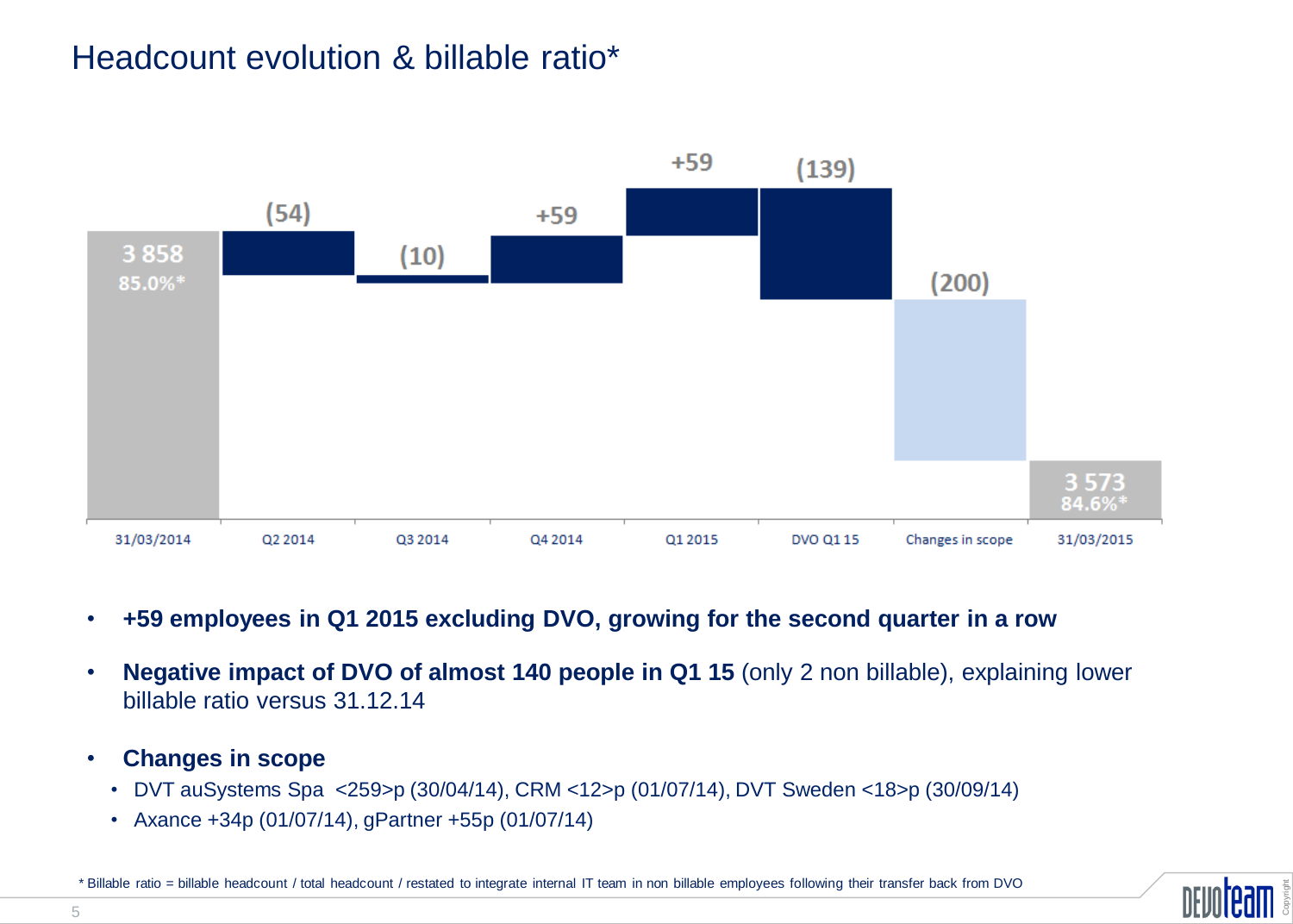| Utilization rates, excluding divested businesses* |                |                |                |           |                |
|---------------------------------------------------|----------------|----------------|----------------|-----------|----------------|
| 2014                                              |                |                | 2015           |           |                |
| Q <sub>1</sub>                                    | Q <sub>2</sub> | Q <sub>3</sub> | Q <sub>4</sub> | <b>FY</b> | Q <sub>1</sub> |
| 82.1%                                             | 83.5%          | 84.3%          | 83.7%          | 83.4%     | 82.9%          |

### **Strong increase of utilization rate at 82.9% in Q1 2015 vs. 82.1% in Q1 2014**

\* Divestments: AuSystems Italy, CRM Poland and Devoteam AB Sweden.

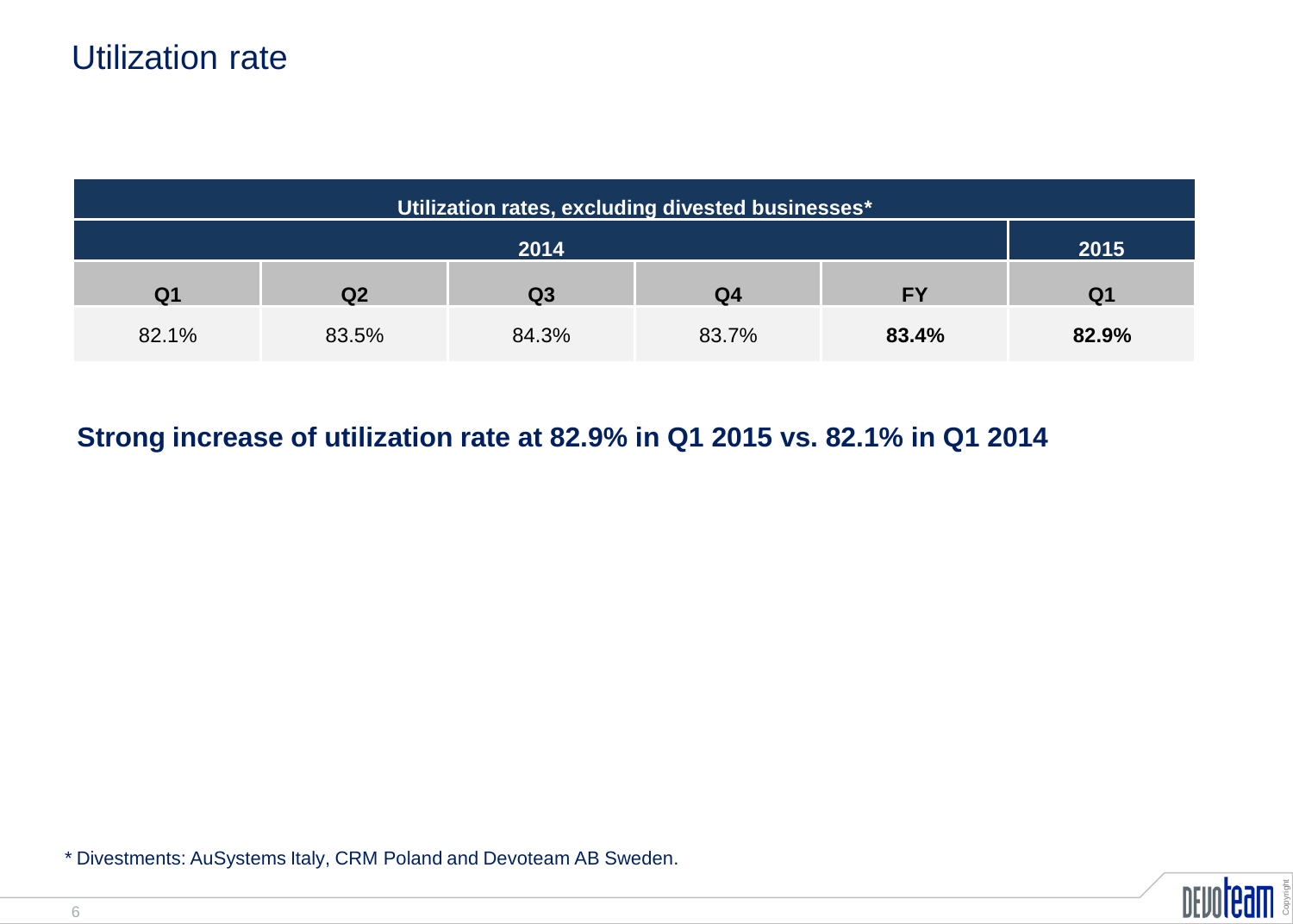# **Q1 2015 revenues by geography** 2

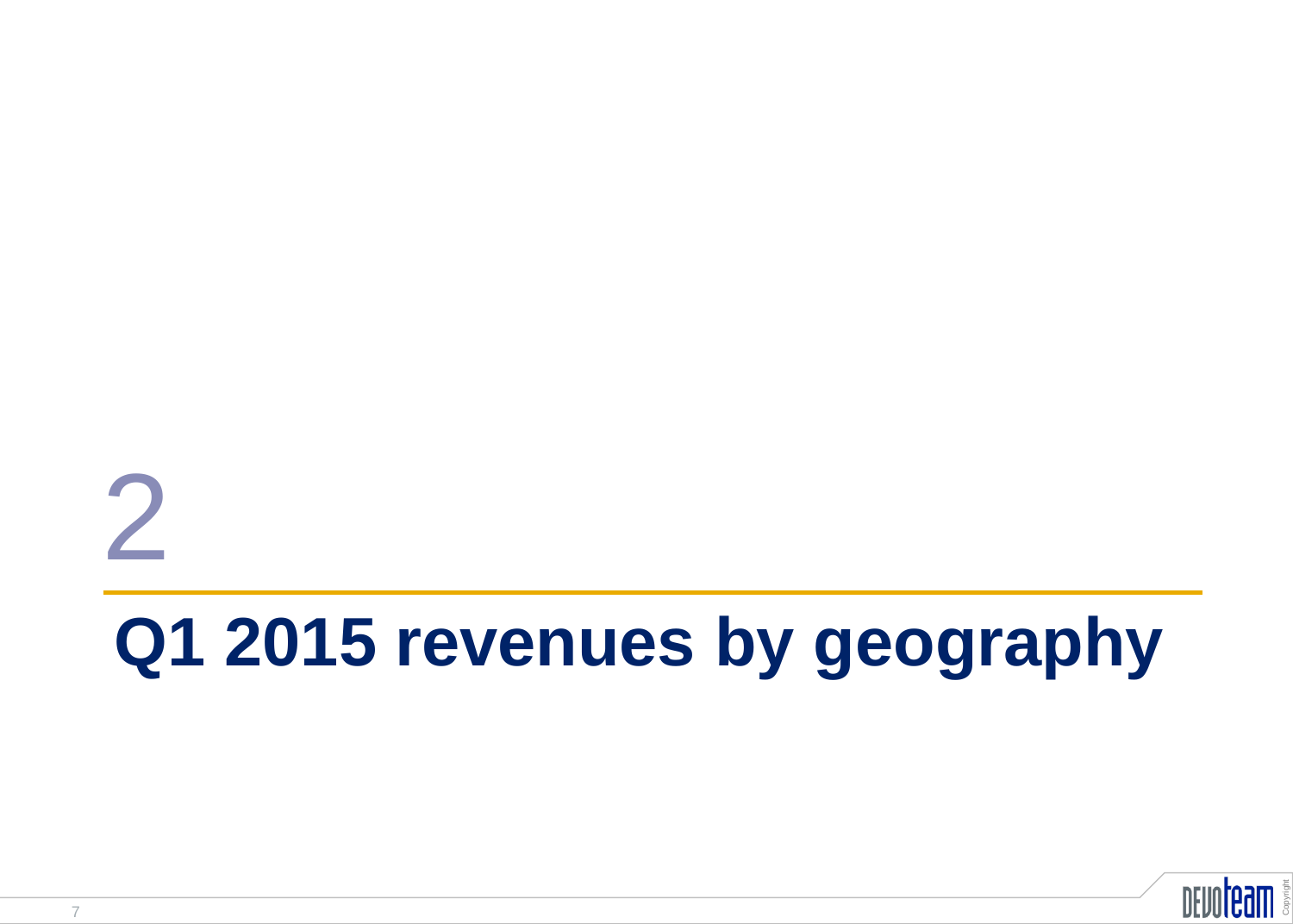# Q1 2015 growth France vs. International

| In million of euros                       | Q1 2015 | Q1 2014 |
|-------------------------------------------|---------|---------|
| <b>France</b>                             | 51.1    | 45.4    |
| Variation                                 | 12.6%   |         |
| L-f-I variation $(1)$                     | $-0.4%$ |         |
| L-f-I variation $(1)$ excl. DVO $(3)$     | 10.2%   |         |
| <b>Rest of the world</b>                  | 64.4    | 63.6    |
| Variation                                 | 1.2%    |         |
| L-f-I variation $(1)$                     | 7.0%    |         |
| L-f-I variation (1) excl. Between(2)      | 4.2%    |         |
| <b>Total</b>                              | 115.5   | 109.0   |
| Variation                                 | 5.9%    |         |
| L-f-I variation $(1)$                     | 3.9%    |         |
| L-f-I variation $(1)$ excl. Between $(2)$ | 2.1%    |         |
| L-f-I variation $(1)$ excl. DVO $(3)$     | 8.2%    |         |

#### *(1) At constant perimeter and exchange rates*

*(2) "Between", a subsidiary operating in the Netherlands on the market of sourcing of IT professionals, has a very volatile contribution to revenue since, depending on the terms*  and conditions of the contract they sign with their subcontractors and their client, revenue consolidated at Group level may be based on the contract's gross margin or on the full *amount invoiced to the final customer. As a consequence, the Group decided to isolate this subsidiary when calculating the growth rate of consolidated revenues. (3) Outsourcing activity*

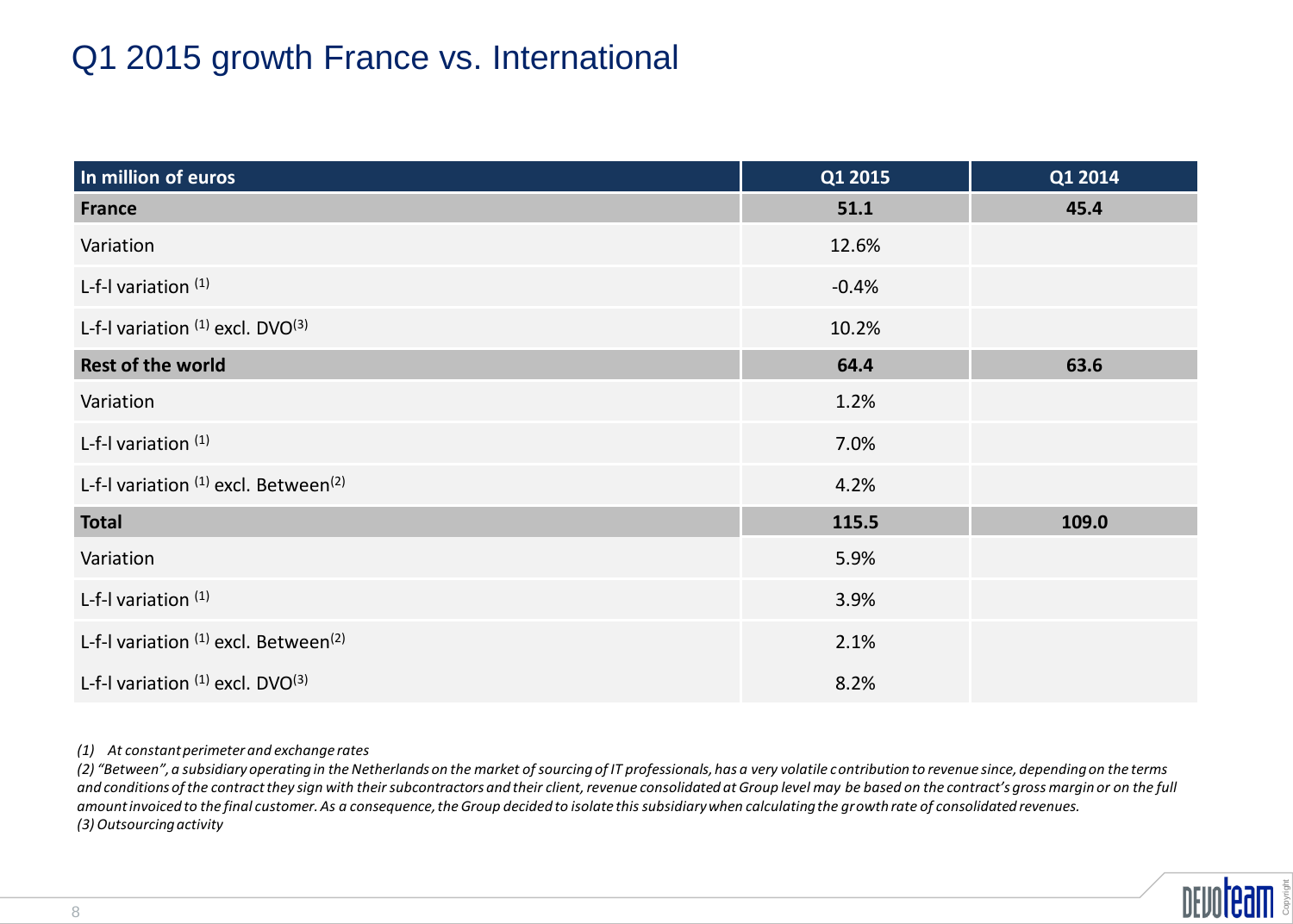# Q1 2015 growth by Region

| In million of euros                                                            | Q1 2015        | Q1 2014 |
|--------------------------------------------------------------------------------|----------------|---------|
| New Mediterranean (Solutions & Consulting France, Tunisia)                     | 37.6           | 36.2    |
| Variation                                                                      | 3.8%           |         |
| L-f-I variation $(1)$                                                          | 3.8%           |         |
| Northern Europe & Belux (United Kingdom, Norway, Denmark, Belgium & Luxemburg) | 26.2           | 25.7    |
| Variation                                                                      | 1.9%           |         |
| L-f-I variation $(1)$                                                          | 1.7%           |         |
| Central Europe (Germany, Switzerland, Czech Republic, Poland & Austria)        | 13.0           | 11.4    |
| Variation                                                                      | 14.6%          |         |
| L-f-I variation $(1)$                                                          | 13.0%          |         |
| Single entities (S'team, Middle East, Netherlands excl. Between & Spain)       | 16.6           | 13.1    |
| Variation                                                                      | 26.9%          |         |
| L-f-I variation (1)                                                            | 19.4%          |         |
| Others <sup>(2)</sup>                                                          | $22.0^{(2)}$   | 17.5    |
| Variation                                                                      | 25.6%          |         |
| L-f-I variation $(1)$                                                          | $-9.0%$        |         |
| L-f-I variation (1) excl. Between                                              | $-34.3%$       |         |
| L-f-I variation (1) excl. DVO                                                  | 21.3%          |         |
| Divestments <sup>(3)</sup>                                                     | $\blacksquare$ | 5.1     |
| <b>Total</b>                                                                   | 115.5          | 109.0   |
| Variation                                                                      | 5.9%           |         |
| L-f-I variation $(1)$                                                          | 3.9%           |         |
| L-f-I variation (1) excl. Between                                              | 2.1%           |         |
| L-f-I variation (1) excl. DVO                                                  | 8.2%           |         |

*(1) At constant perimeter and exchange rates*

*(2) Of which 5.9M€ revenues related to 2014 acquisitions*

*(3) Divestments include AuSystems Italy, CRM Poland and Devoteam AB Sweden*

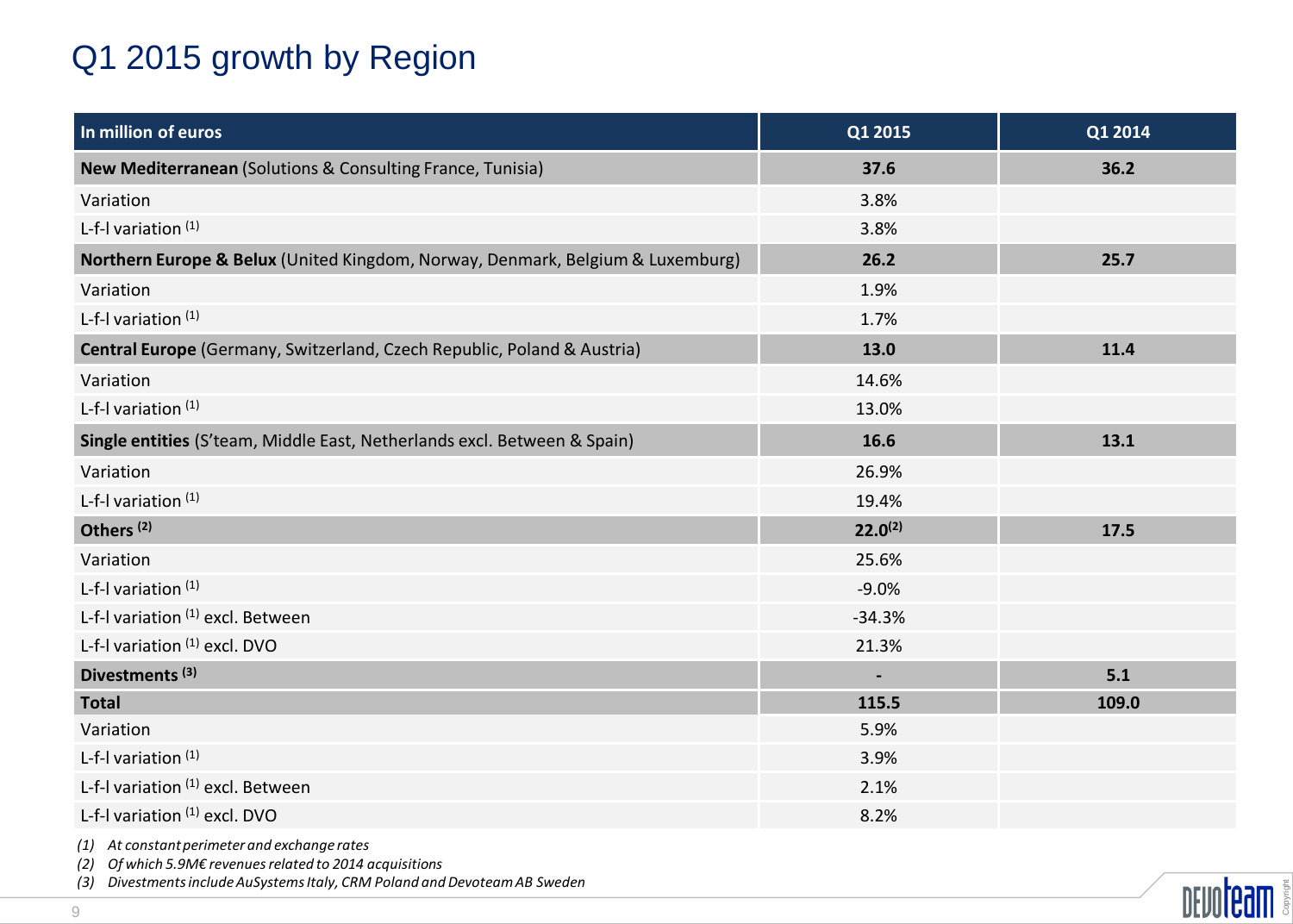# **Prospects 2015** 3

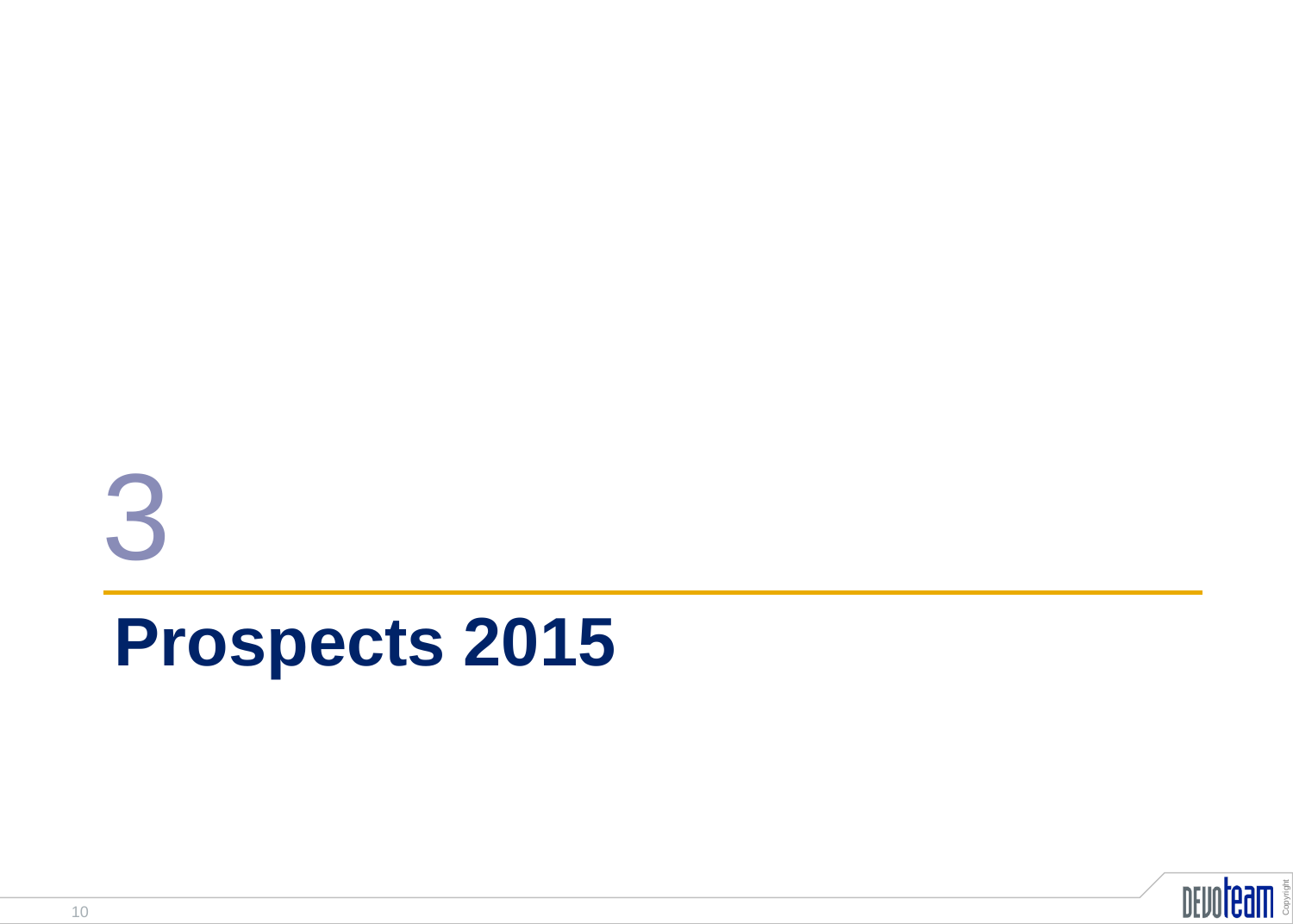# Full year guidance increased

**In order to take into consideration Q1 figures**



- **>4% (vs >2% previously) growth on organic perimeter excluding DVO** (Devoteam Outsourcing)
- **-4.5% DVO impact**

#### **+2% M&A & FX impact:**

- Gpartner & Axance : +12M€ in H1
- Divestment : -7.7M€ (-5m€ Q1, -2.1m€ Q2, -0.5m€ Q3)
- FX rate: +4.7m€ (on current level)

#### **+100 to 150 bp in Operating margin**



• Decrease of cost by pyramid

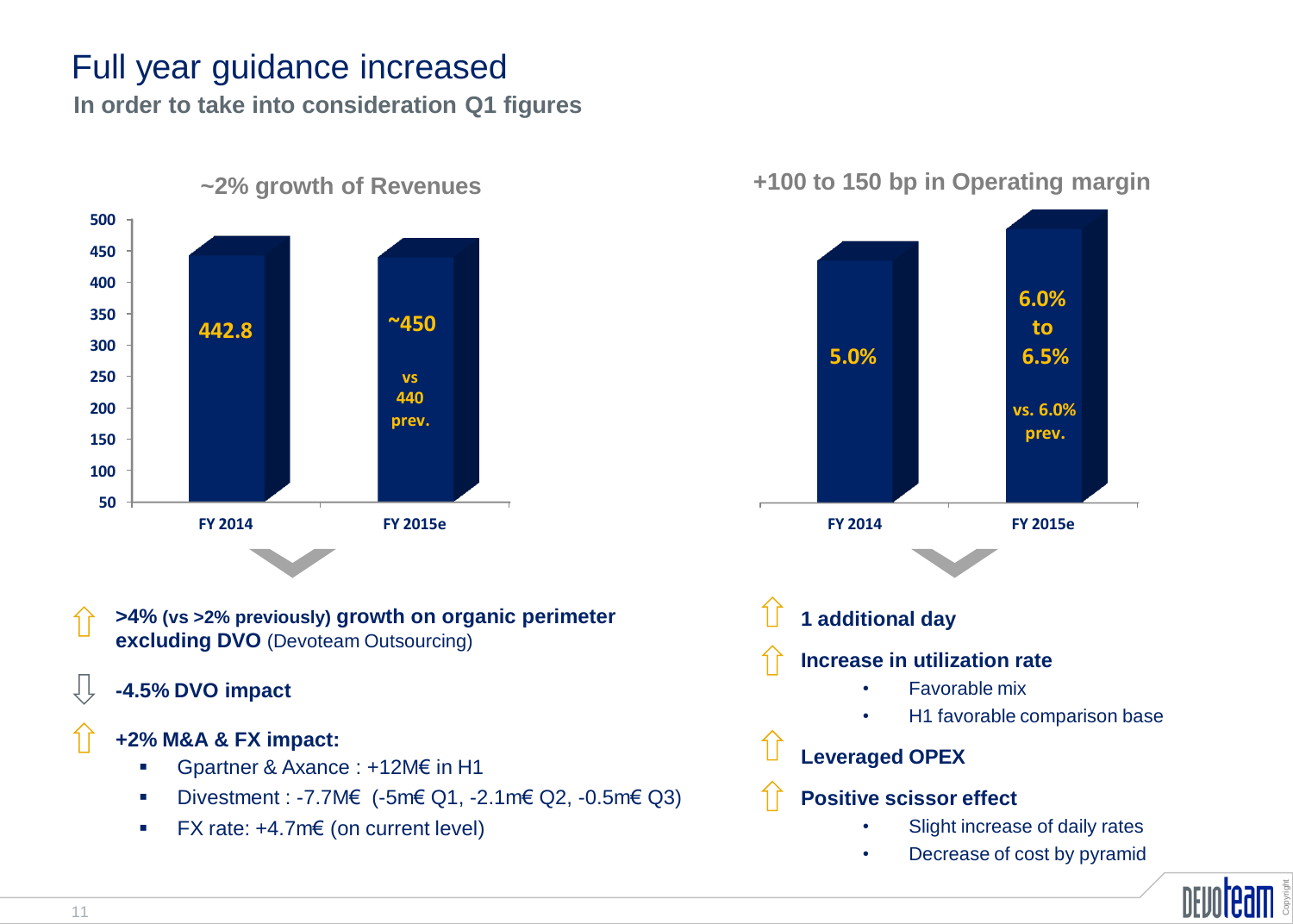# **4**<br>**Appendix**

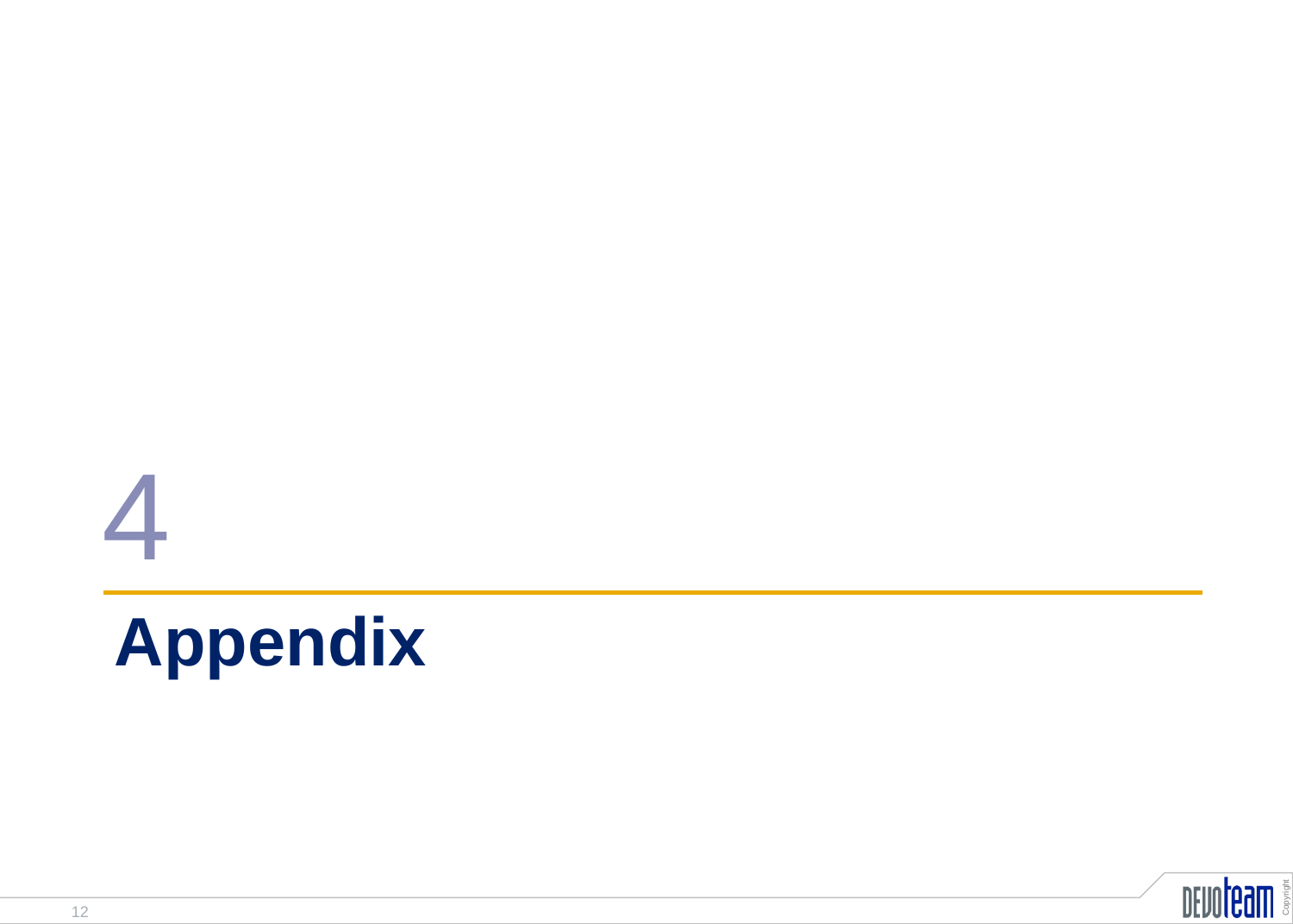## Presentation of Devoteam

**Historical background**



- Founded by Godefroy and Stanislas de Bentzmann
- Devoteam has <sup>a</sup> history of **<sup>20</sup> years** of quick expansion, delivering on latest market trends with **3,600 professionals in 20 countries**
- **Among the <sup>10</sup> largest** IT Consulting companies in France with **€443m turnover in 2014**